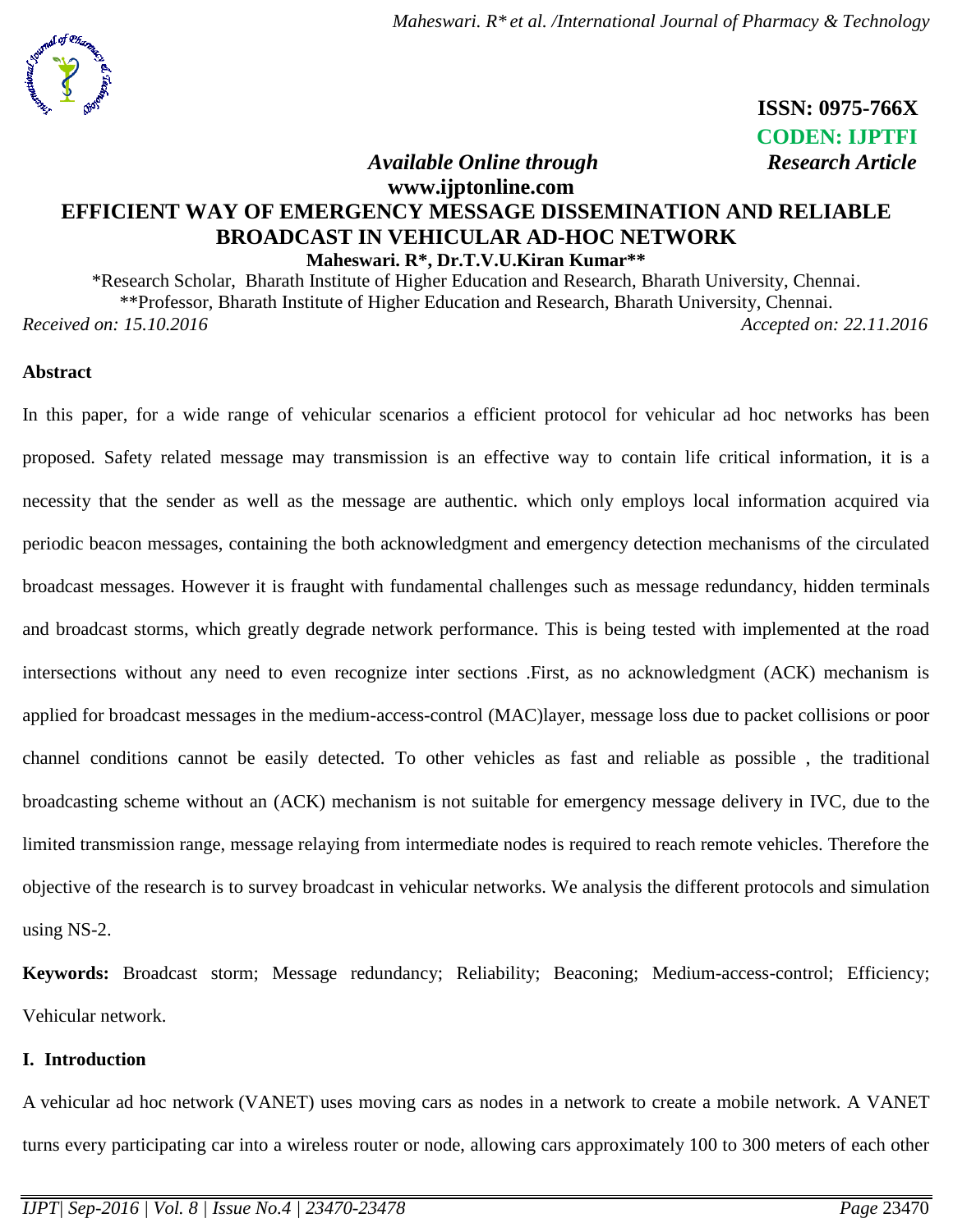*Maheswari. R\* et al. /International Journal of Pharmacy & Technology* to connect and, in turn, create a network with a wide range. As cars fall out of the signal range and drop out of the network, other cars can join in, connecting vehicles to one another so that a mobile Internet is created. It is estimated that the first systems that will integrate this technology are police and fire vehicles to communicate with each other for safety purposes.



**Fig.1.Moving nodes in VANET.**

Able to exchange information within these networks without permanent infra structure. The excessive retransmission problem is first formulated as an optimization problem and show that it is NP-hard even if the upper layer service is periodical beacon exchange.

### **II. Characteristics of Vanets**

Compared to standard ad hoc networks, VANETs have several properties that introduce particular security challenges, which are not of major concern in other mobile ad hoc networks. Some major properties of VANETs:

Offline-infrastructure - Communication to a fixed infrastructure is possible, but it is unlikely that there is a permanent connection to this infrastructure. Infrastructure gateways are supposed to be located at gas stations, parking lots or even on selected points at the road side but not everywhere along the road side. We call this type of fixed infrastructure an offline-infrastructure, since in contrast to what we call online infrastructure, it is not available all the time but only during (from the vehicles point of view) random periods of time. Dynamic topology - One important characteristic of VANETs is that nodes move with high speed in respect to each other, which results in a very high rate of topology changes. Whereas for example during a conference people carrying PDAs "move" with a speed of 2ms with respect to each other, cars on a highway normally easily achieve 55mswhen taking into account oncoming traffic.Critical application requirements - Another important property is that applications within VANETs are often safety critical and time-critical (e.g. alert messages, warnings, see section III for further details). Ad-hoc networks that mainly serve to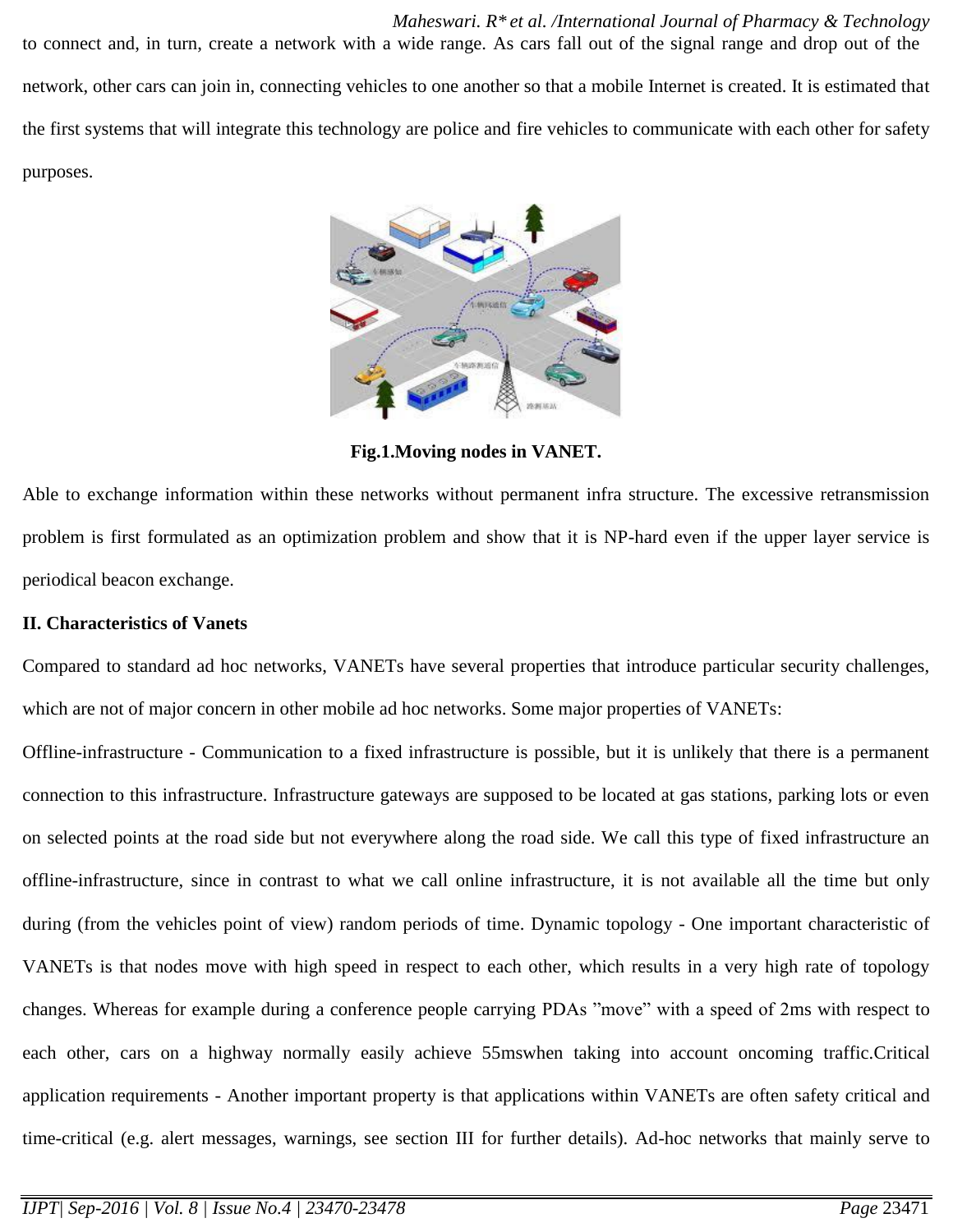*Maheswari. R\* et al. /International Journal of Pharmacy & Technology* distribute data do not underlie these aspects.Auxiliary information - Furthermore, nodes in VANETs are context aware,

they have access to additional data such as car sensor data or GPS. The usage of these so called "side-channel" information can be valuable when evaluating data obtained through communication with other nodes in the VANET.Beside the specific properties, the application scenario of VANETs requires the achievement of special (security) goals. Privacy - In some cases services in a VANET are related to personal data, such as current location or current speed, which requires anonymity in order to protect a driver's privacy. On the other hand, other services require identification and traceability. Integration - Vehicles are not computers, applications or services in VANETs must work without interaction. Drivers cannot act as administrators. For VANET nodes, battery power is not an issue (at least while driving).

#### **III. [Inter-Vehicle Communication Networks](http://comp.ist.utl.pt/~rmr/WSN/CaseStudies2007-no/WSN_Transportation/#Inter-Vehicle Communication Networks) (IVCN)**

The Inter Vehicle Communication systems are a new paradigm of networking. Largely related to mobile ad hoc networks and their distributed, self-organizing structure, they also introduce new threats.

The IVCN has some characteristics that are different of the conventional wireless local area:

**Base station:** The autonomous distributed IVCN does not have any base station. Each vehicle transmits its cruising information and receives another vehicle's information.

- **Communication among unknown and unspecified vehicles:** Each vehicle communicates with unknown and unspecified vehicles accidentally neighbouring on the road.
- **Importance of the distance between vehicles:** The cruising information that a vehicle needs differs from what another vehicle needs. Therefore, the importance for a vehicle of another vehicle's information grows with decreasing the distance between the vehicle and another vehicle.



**Fig 2.IVCN.**

In Intelligent Transport Systems (ITS), it has exchange necessity information between vehicles such as position and speeds in order to guarantee an efficient trip and insurance. Through the IVCN, each vehicle it can change to such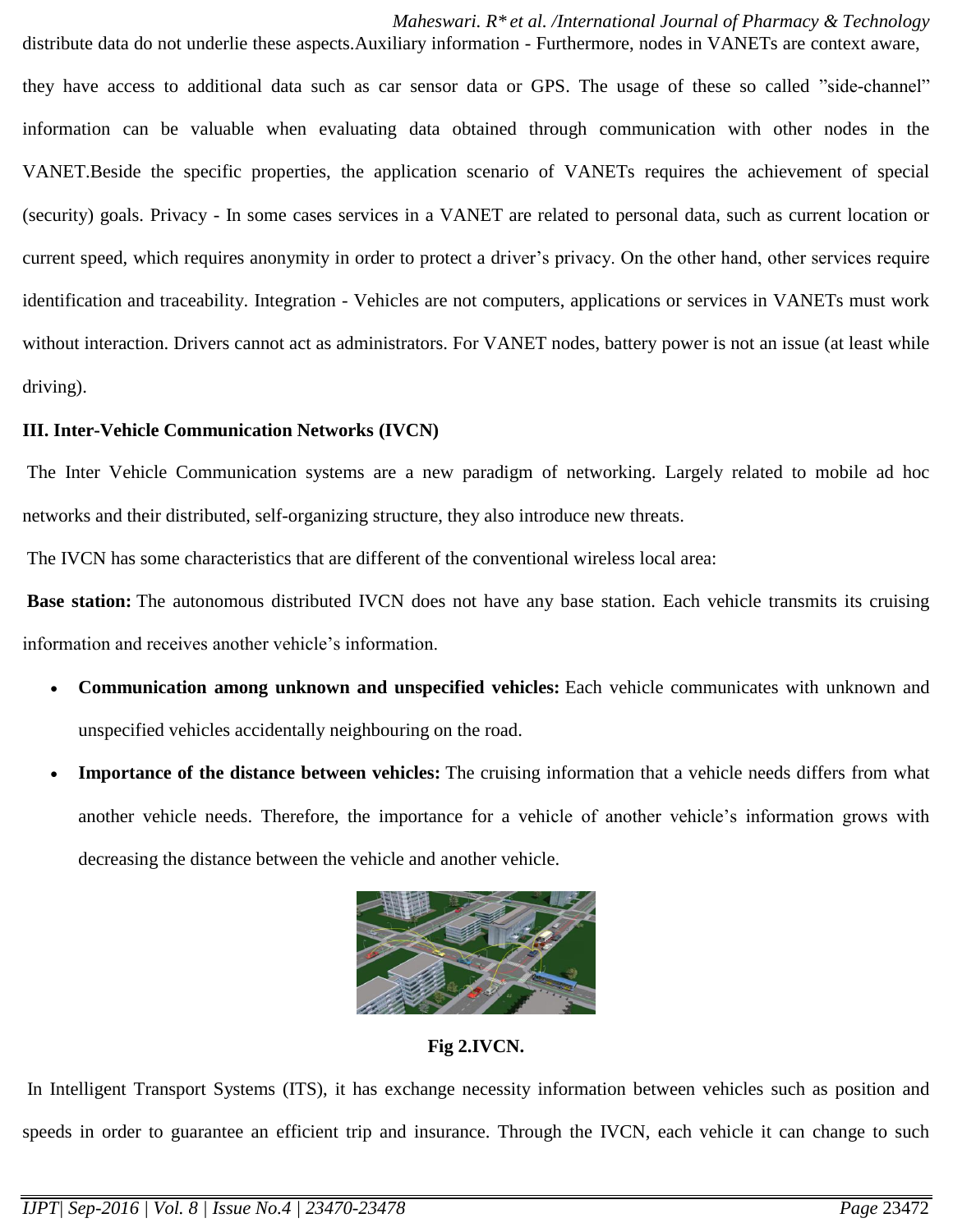*Maheswari. R\* et al. /International Journal of Pharmacy & Technology* information with its neighbours. In IVCN the security and the privacy are critical factors and challenges to have in account throughout all the phases of project. In the ITS technology, inter-vehicle communication (IVC) system with a capability of multi hop connection has received a significant amount of attention. Multi hops communication can offer a number of benefits such as overcoming dead-spots, reduction of transmitting power, and increasing system capacity even when no assistance of backbone infrastructure is available. In IVCN the frequent topological changes can provoke undesirable disconnections of radio links, for example, the sudden change of the band of set of wheels of a vehicle heavy (such as a truck and/or bus) can introduce a shade zone and, consequent loss of signal in the communication between fast vehicles, and an increase of distance between vehicles can reduce the power of the signal required in the reception. Fig. 3 represents multi hops.



#### **Fig. 3 Multi hops communication.**

The problems of security in IVCN are similar those finding in typical Ad hoc networks. However, the developed protection mechanisms for ad hoc networks are not directly applicable in IVCN. The messages related with the road traffic and the acknowledgments of the danger are the aspects most important in a Vehicle-to-Vehicle communication, in a scene where the Inter vehicle communication is supported by infrastructures of support to the road traffic (Access Points). These scenes (Vehicle-to-Infrastructure) can be white of attacks of badly intentioned we. It considers, for example, that "they had contaminated" a parcel of the net with the false information: an only knot can transmit acknowledgments false of the danger (for example, icing in the roads), for its neighbours and, consequently, the remains we of the network. Or same a vehicle that forges the emergency messages to take off advantage, in situations of bottling of the road traffic. Figure Illustrates the transmission of message of inexistent accident.



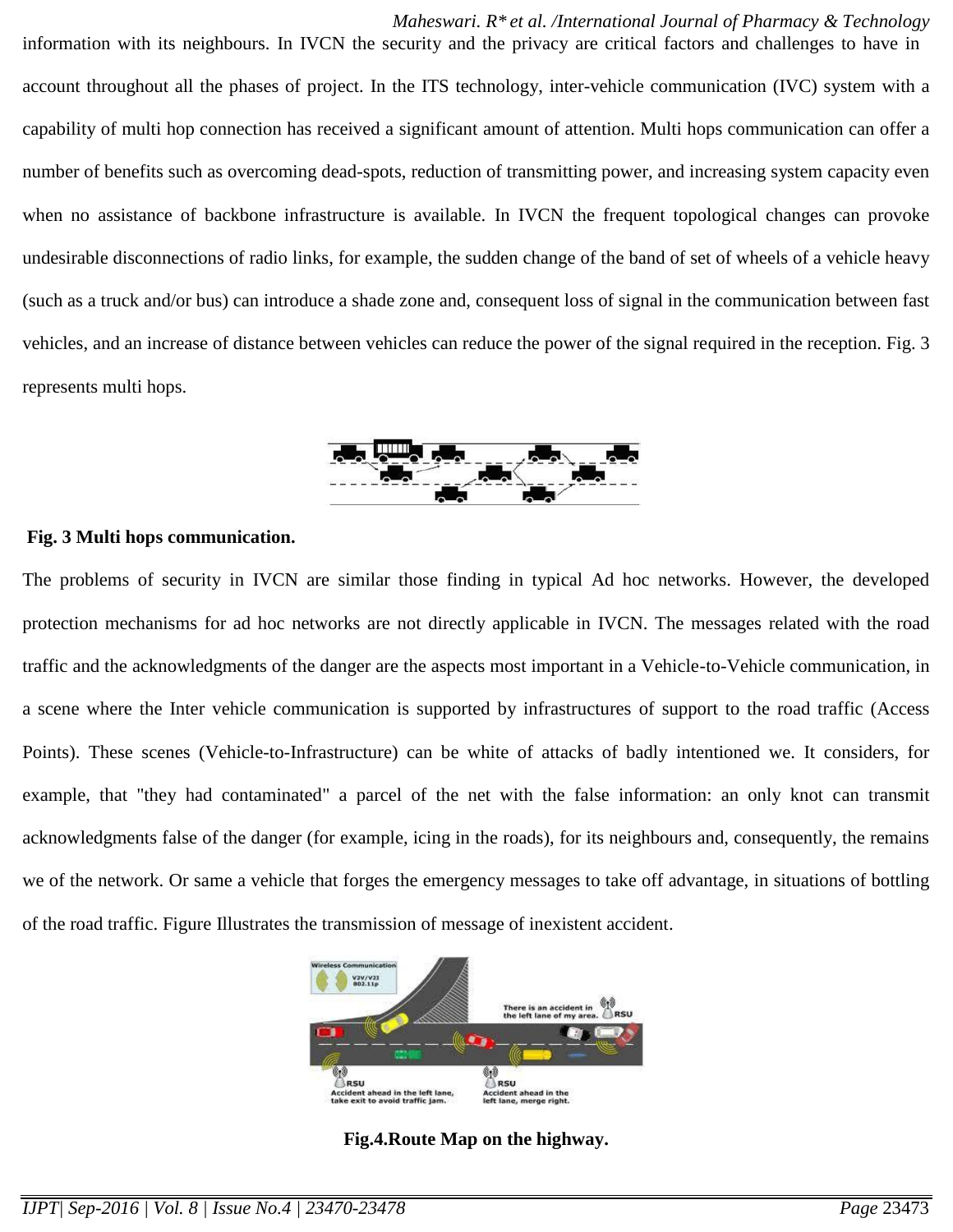#### **IV. Related works on broadcast protocol**

The IEEE802.11 broadcast protocol which is based on Carrier sense multiple access with collision avoidance (CSMA/CA)

- 1. They include broadcast support multiple access (BSMA)
- 2. Broadcast medium window (BMW)
- 3. Batch mode multicast MAC(BMMM)
- 4. Location aware multicast MAC(LAMM)



The objective of MAC extension design is to maximize the probability (minimize the PRF) that a safety message is received by all vehicles within the message range within the message lifetime. The strategy explored here is to repeat the message a certain number of times within its lifetime. We explore six variations on the repetition idea. We examine synchronous and asynchronous designs, repetition with and without carrier sensing, fixed number, and p-persistent repetition.

We eschew reliability by RTS/CTS or ARQ protocols. These require unicast communication and achieve reliability by receiver feedback. The sender needs to learn the network addresses of its receivers. When there are many receivers or the network is highly mobile, i.e., the set of receivers can change a lot, learning identities may themselves require significant communication.

Therefore, we have chosen to evaluate ways to enhance reliability without receiver feedback. The above figure illustrated the idea of repetitive transmission. It shows two transmitters within interference range of one receiver each generating a message at the same time. Every repetition of the message is a new packet. At each transmitter, the protocol evenly divides the message lifetime (τ) into  $n = \tau/t$  trans\_slots, where  $x$  is the largest integer not greater than x, τ is the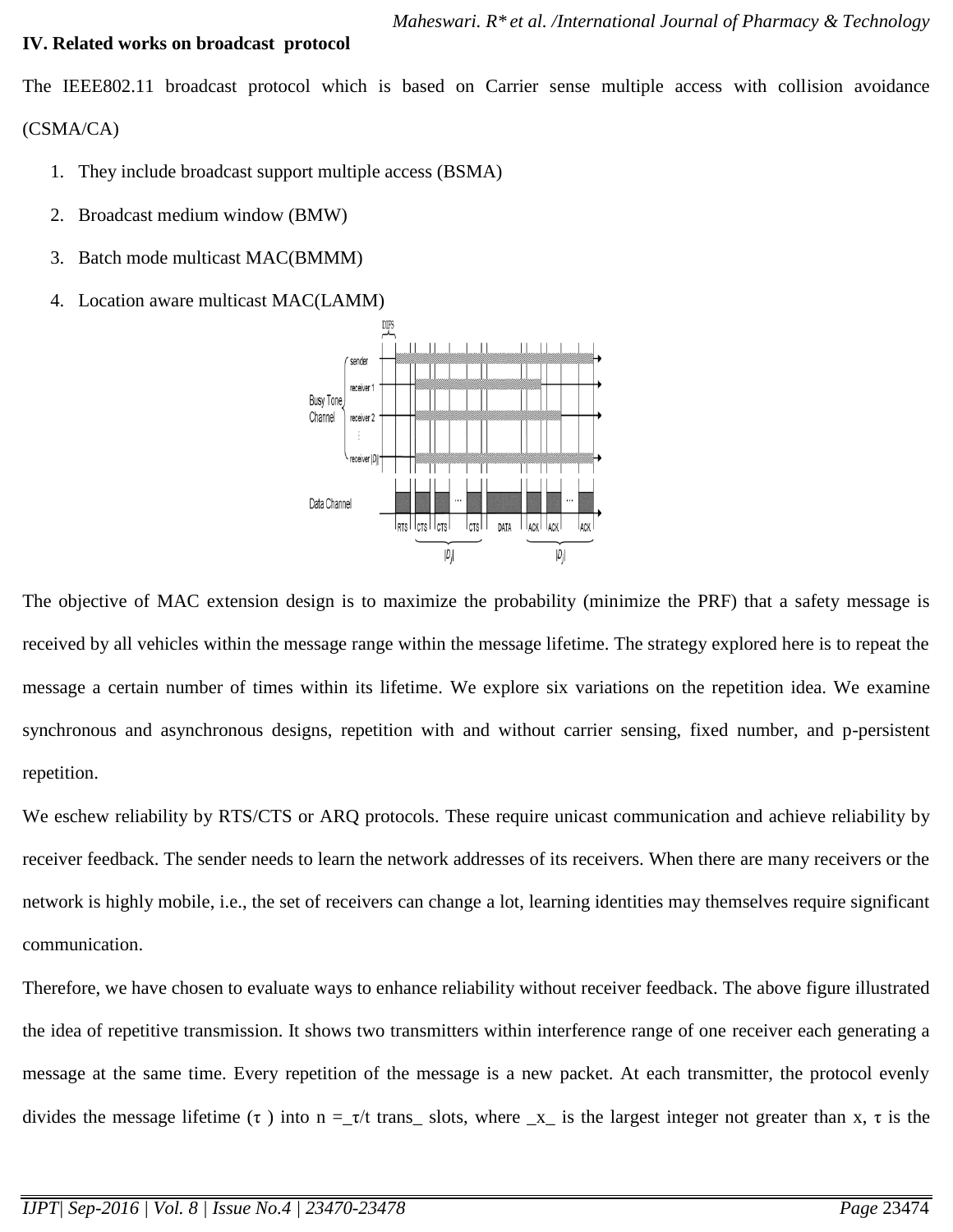*Maheswari. R\* et al. /International Journal of Pharmacy & Technology* lifetime, and ttrans is the time needed to transmit one repetition as well as the slot duration. We randomly pickan y k (1  $\leq$  k  $\leq$  n) slots to repetitively transmit the message.

If any one or more of the packets corresponding to the message are received by that receiver without collision at a given receiver, the message is received within its useful lifetime and is considered successful. On the other hand, the message fails at the receiver if all its repetitions are lost due to collisions.



**Fig.5. Concept of repetitive transmission.**

# **V. Acknowledgment Based Broadcast Protocol for Reliable and Efficient Data Dissemination**

A broadcast algorithm suitable for a wide range of vehicular scenarios, which only employs local information acquired via periodic beacon messages, containing acknowledgments of the circulated broadcast messages. Each vehicle decides whether it belongs to a connected dominating set (CDS). Vehicles in the CDS use a shorter waiting period before possible retransmission. At time-out expiration, a vehicle retransmits if it is aware of at least one neighbor in need of the message. To address intermittent connectivity and appearance of new neighbors, the evaluation timer can be restarted. Our algorithm resolves propagation. At road intersections without any need to even recognize intersections. It is inherently adaptable to different mobility regimes, without the need to classify network or vehicle speeds. In a thorough simulation-based performance evaluation, our algorithm is shown to provide higher reliability and message efficiency than existing approaches for non safety applications. We develop the Acknowledged Broadcast from Static to highly Mobile (ABSM) protocol [3], a fully distributed adaptive algorithm suitable for VANETs with all mobility scenarios The parameter less broadcast in static to highly mobile(PBSM) adhoc networks protocol

## **VI. Urban multi hop broadcast protocol(UMB)**

ABSM has turned out to be a very robust and reliable protocol, that extremely reduces the number of transmissions needed to complete a broadcasting task. The developing standards like DSRC. The protocol will also be analyzed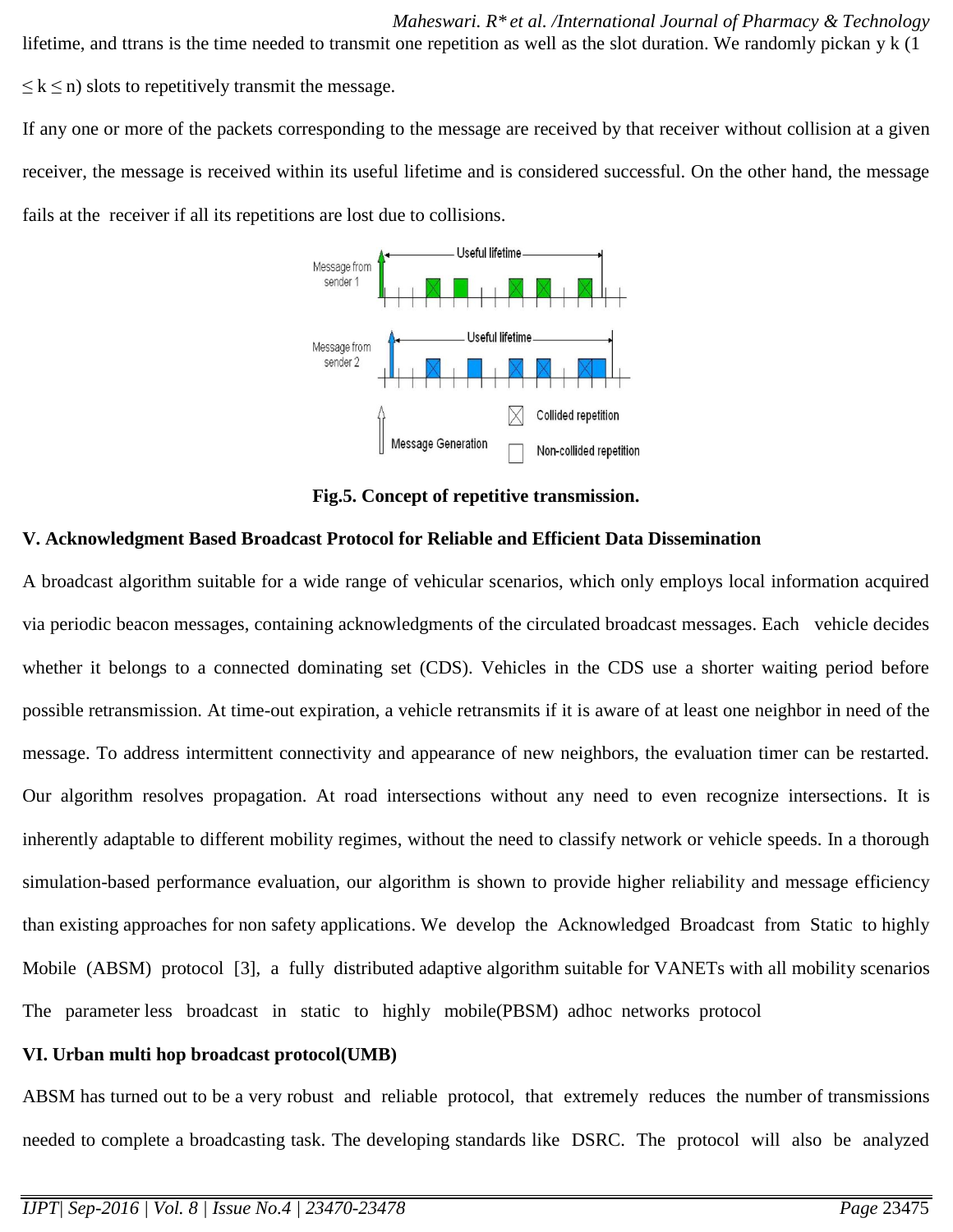*Maheswari. R\* et al. /International Journal of Pharmacy & Technology* when infrastructure nodes also take part in data messages dissemination. The Broadcast Storm in Ad hoc Wireless network Routing protocols developed for ad hoc wireless networks use broadcast transmission to either discover a route or disseminate information. More specifically, reactive routing protocols has to flood the network with a route request (RREQ) message in order to find an optimal route to the destination. Several applications developed for vehicular ad hoc wireless networks (VANET), which is a subset of MANET, rely on broadcast to propagate useful traffic information to other vehicles located within a certain geographical area. However, the conventional broadcast mechanism may lead to the so-called broadcast storm problem.



In this paper, we explore how serious the broadcast storm problem is in both MANET and VANET by examining how broadcast packets propagate in a 2-dimensional open area and on a straight road or highway scenarios. In addition, we propose three novel distributed broadcast suppression techniques; i.e., weighted p-persistence, slotted 1-persistence, and slotted p-persistence schemes. Our simulation results show that the proposed schemes can achieve up to 90% reduction in packet loss rate while keeping the end-to-end delay at acceptable levels for most VANET applications.

#### **VII. A Multi-Channel Token Ring Protocol (MCTRP)**

A multi-channel token ring media access control (MAC) protocol (MCTRP) for inter-vehicle communications (IVC). Through adaptive ring coordination and channel scheduling, vehicles are autonomously organized into multiple rings operating on different service channels. Based on the multi-channel ring structure, emergency messages can be disseminated with a low delay. With the token based data exchange protocol, the network throughput is further improved for non-safety multimedia applications. An analytical model is developed to evaluate the performance of MCTRP in terms of the average full ring delay, emergency message delay, and ring throughput. Extensive simulations with ns-2 are conducted to validate the analytical model and demonstrate the efficiency and effectiveness of the proposed MCTRP. **VII. Simulation:** Simulation was made comparison to evaluate the performance of BPBT with BMW and BMM for

three network –layer services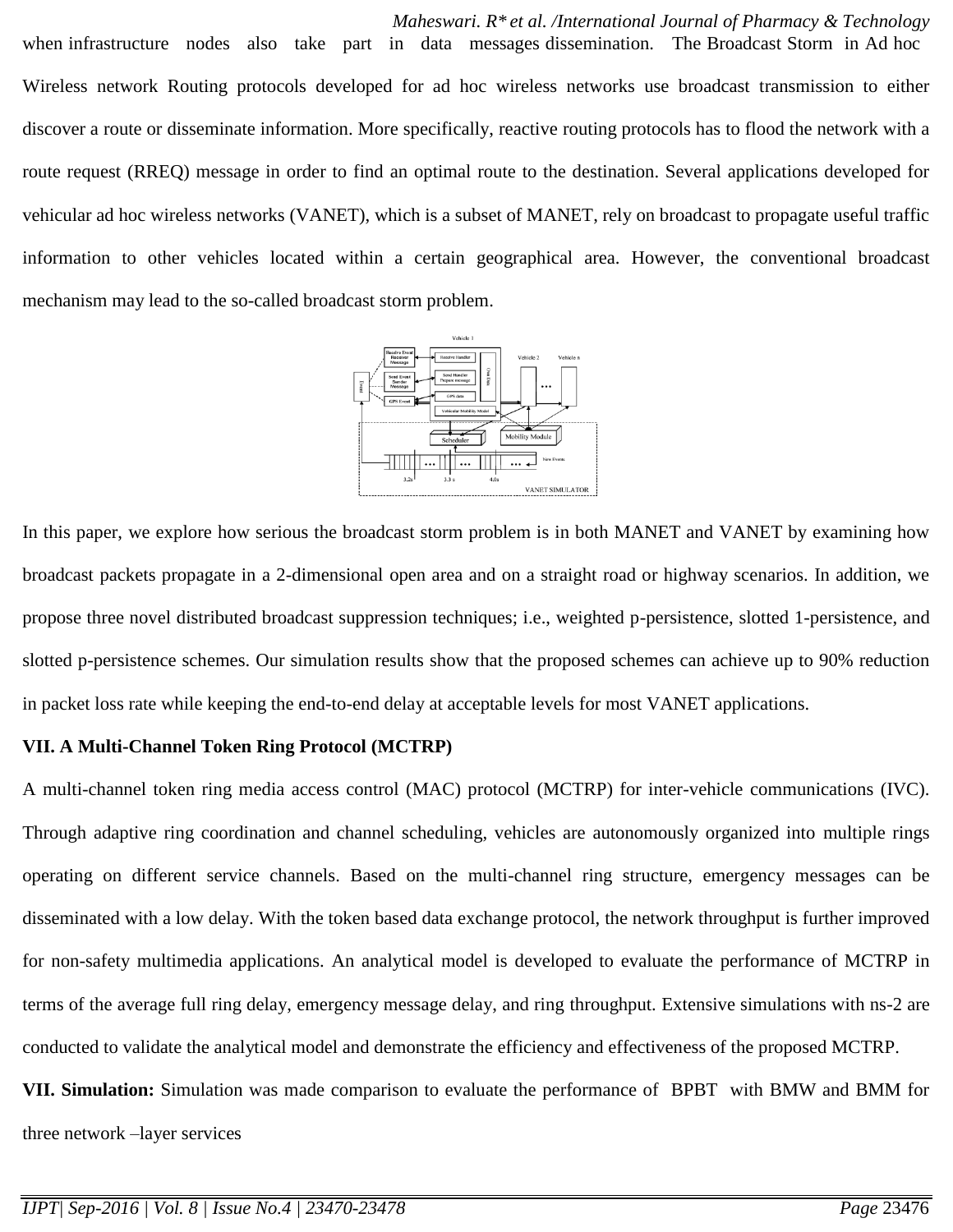

**Fig.7 Packet delivery rate of multicasting streams with different packet arrival rates.**

## **VIII. Conclusion**

The technologies that uses moving cars as nodes in a network to create a specific mobile network able to exchange information to prevent broadcast storm by selecting a subset of neighbouring nodes to forward the message the next step is using CLBP it can minimize the broadcast message redundancy quickly and reliable deliver in IVC & next WTRP was proposed for intelligent Transportation system(ITS).In vehicular Ad-hoc networks are expected to support the diverse infrastructure based commercial services ,including internet access, real-time traffic concerns, video streaming and content distribution, one of the greatest advantage of using protocol ERBP using NS-2 tool can minimize the message redundancy and broadcast storm this can be reconfigured when necessary to improve performance.

### **References**

- 1. Yuanguo Bi, Lin X. Cai." Efficient and Reliable Broadcast in Intervehicle Communication Netwoks: Across-Layer Approach" IEEE Transactions on Vehicular Technology, Vol.59, No.5,June 2010.
- 2. Y. Bi, K. H. Liu, L.X. Cai. X. Shen, and H. Zhano, " A multi-channel token ring protocol for Qos provisioning in inter vehicle communications", IEEE Trans. Wireless Commun.,vol.8.no.11,pp.5621-5631,Nov.2009.
- 3. Y. -C. Tseng, S. -Y. Ni, Y.-s Chen, and J. -p. sheu, " The broadcast storm problem in a mobile ad doc network," Wireless Network., vol.8, no.2/3, pp.153-167, Mar.2002.